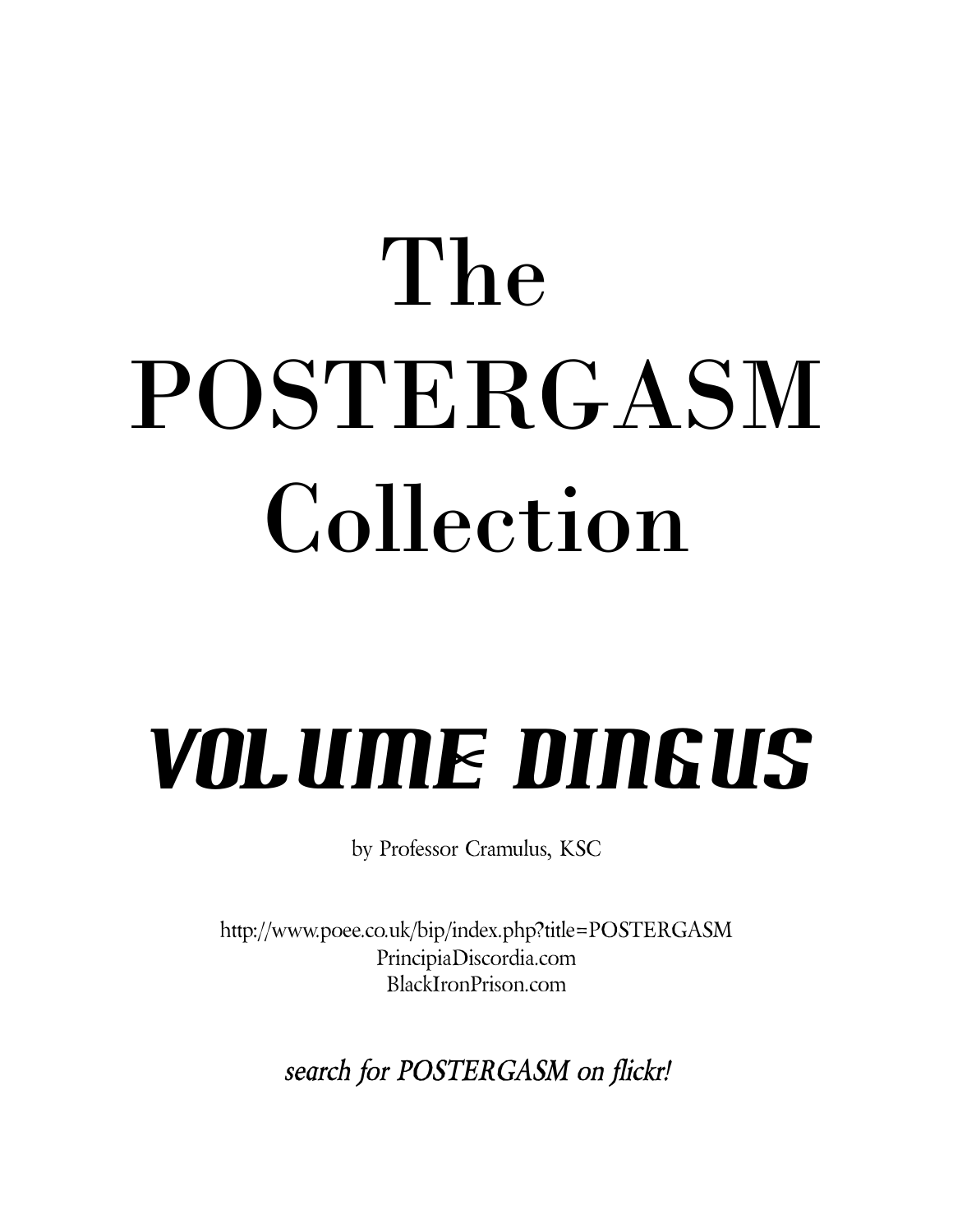## HELP ME



**I HAVE AN ALIEN BRAIN VIRUS AND IT IS MAKING ME PUT UP THESE POSTERS. I CAN'T STOP. I HAVE NOT SLEPT FOR DAYS. PLEASE SOMEONE HELP ME. ZZWLETTZYLZTLTYTYTLZ**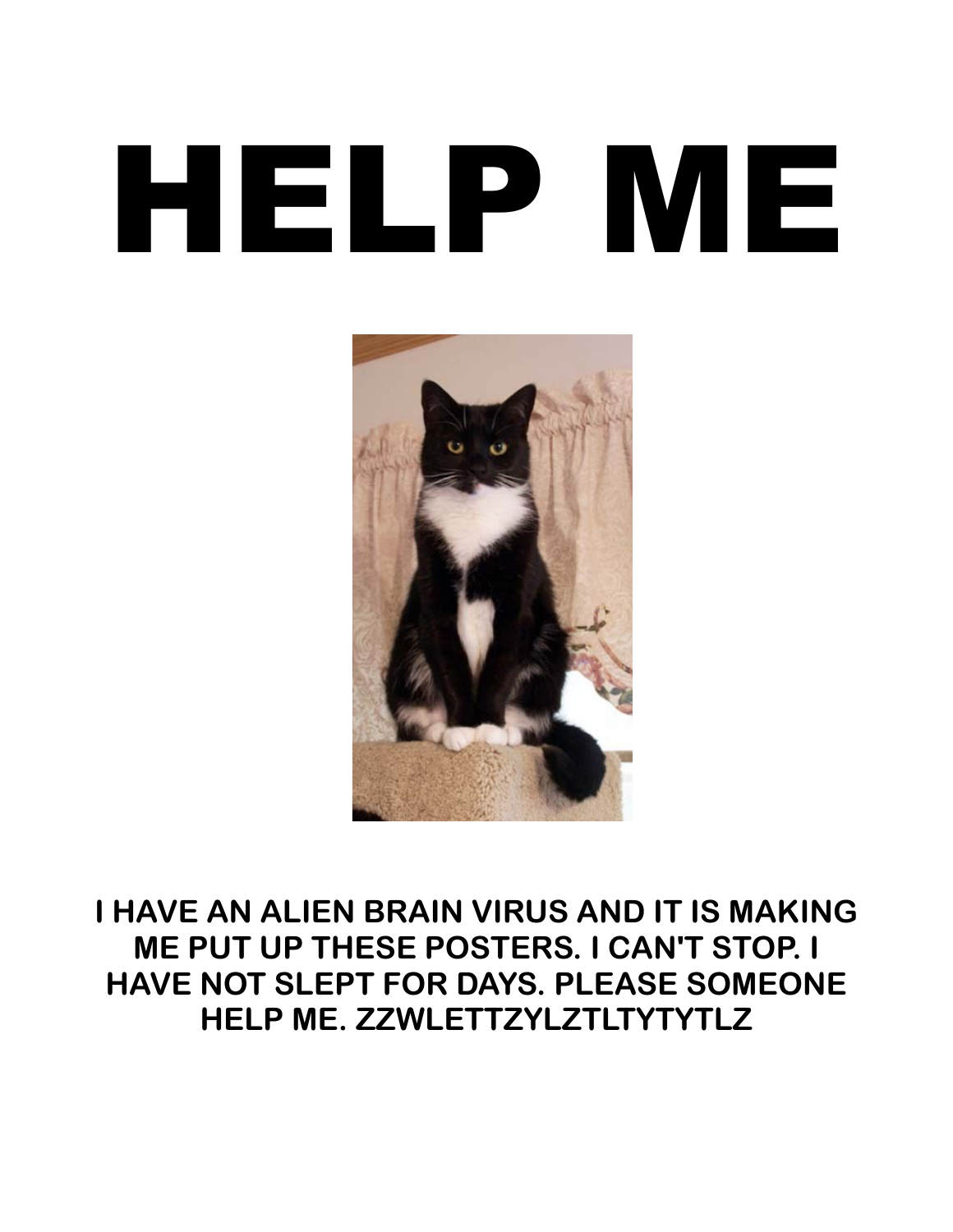### ROOM FOR RENT



**2 BR, 1 BATHROOM, RECENTLY RENOVATED FIFTH FLOOR WALKUP ON DISCORDIA BLVD. BEAUTIFUL FAIRYTALE PALACE WITH MAGICAL RAINBOWS AND FRIENDLY UNICORNS AND MAGICAL KITTEN FARTS. DEPOSIT + FIRST AND LAST MONTH RENT REQ'D.** 

**\$523/MONTH**

**CONTACT MAL AT PRINCIPIADISCORDIA**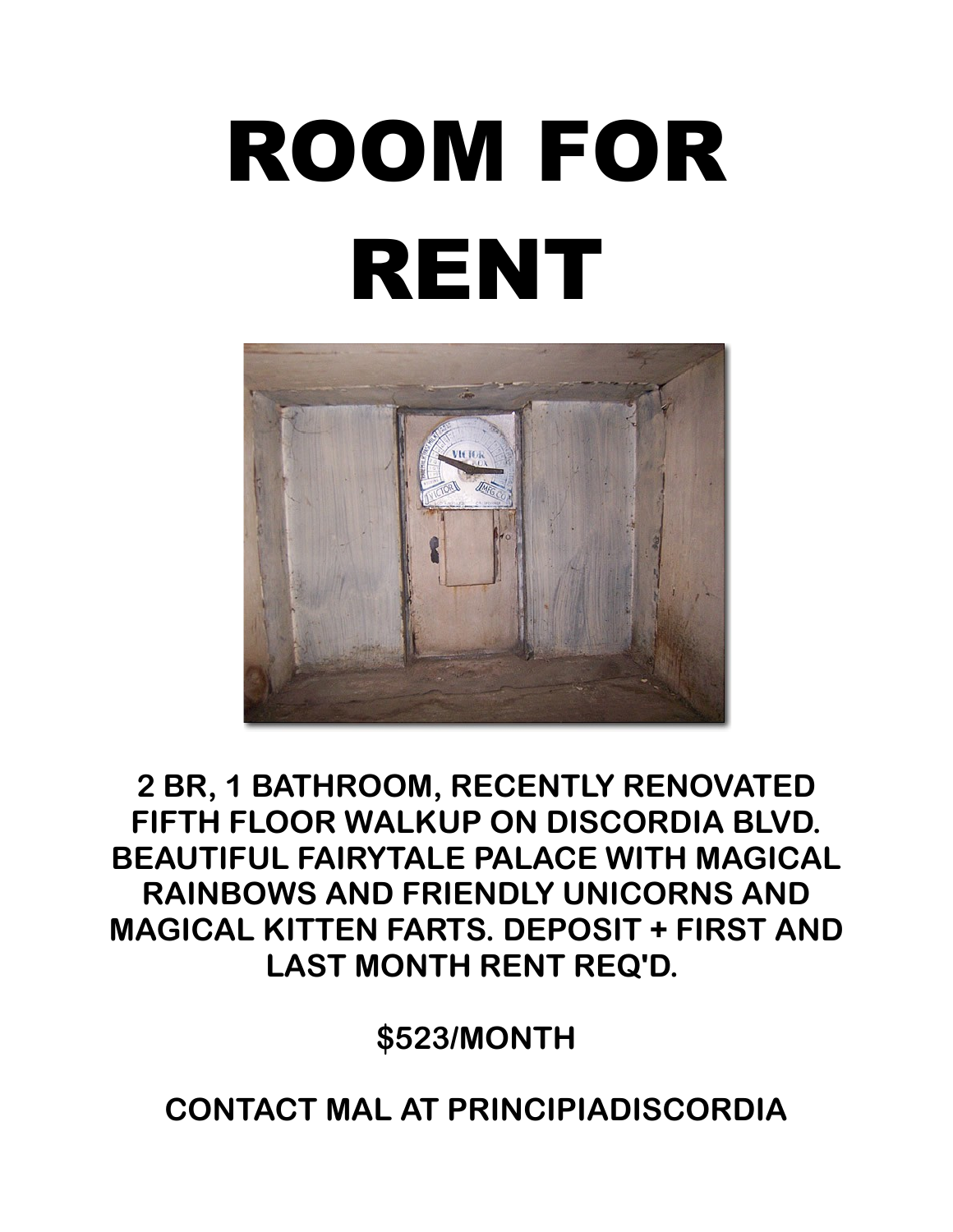### ROOM FOR RENT!

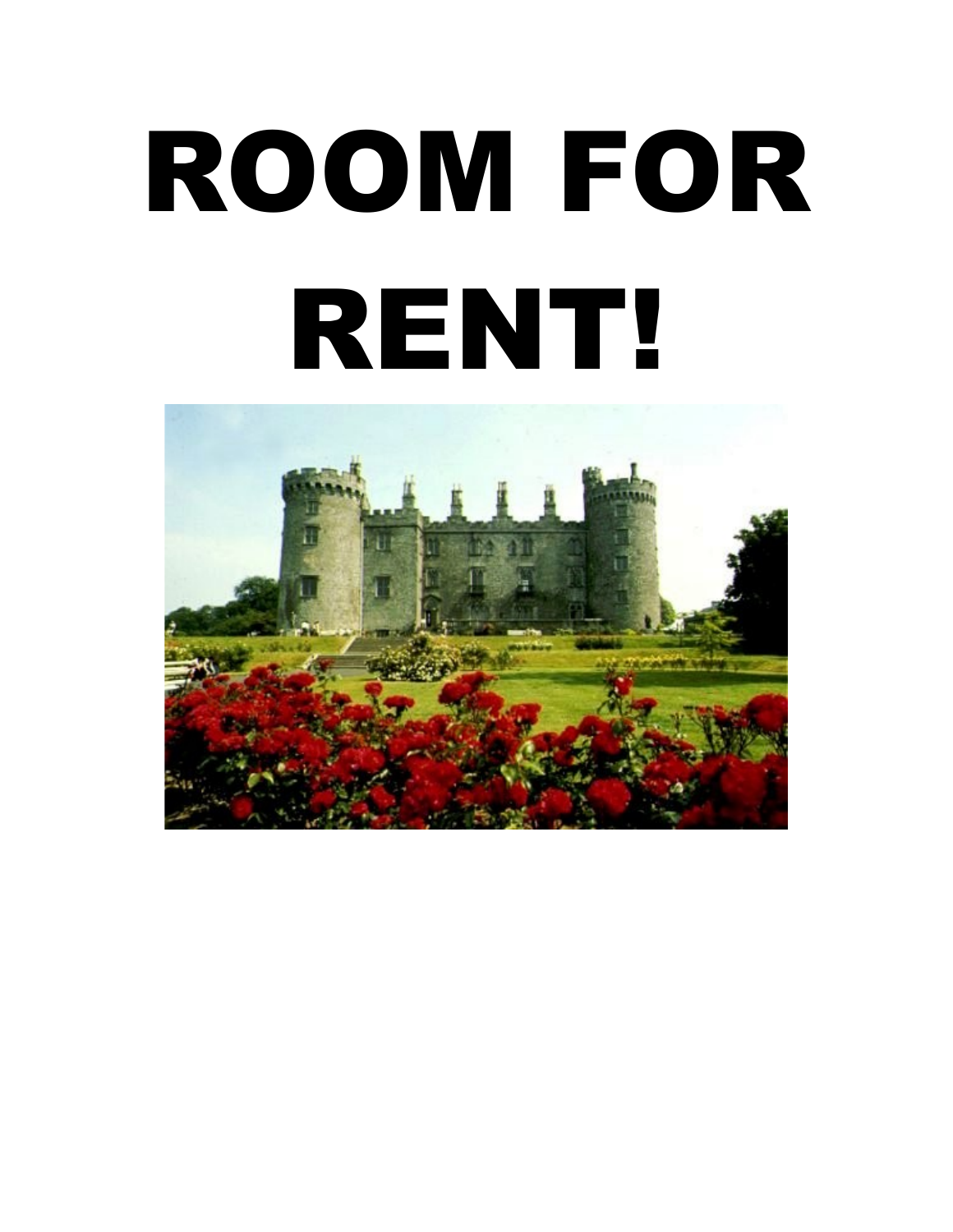### ROOM FOR RENT



**MY DOG HAS BEEN MISSING FOR ONE MONTH. HE'S ABOUT 15LBS BROWN AND WHITE LAST SEEN NEAR DISCORDIA AND KALLISTI. RESPONDS TO SHOUTING. PLEASE CONTACT ME WITH ANY INFORMATION. HE'S VERY IMPORTANT TO OUR FAMILY.**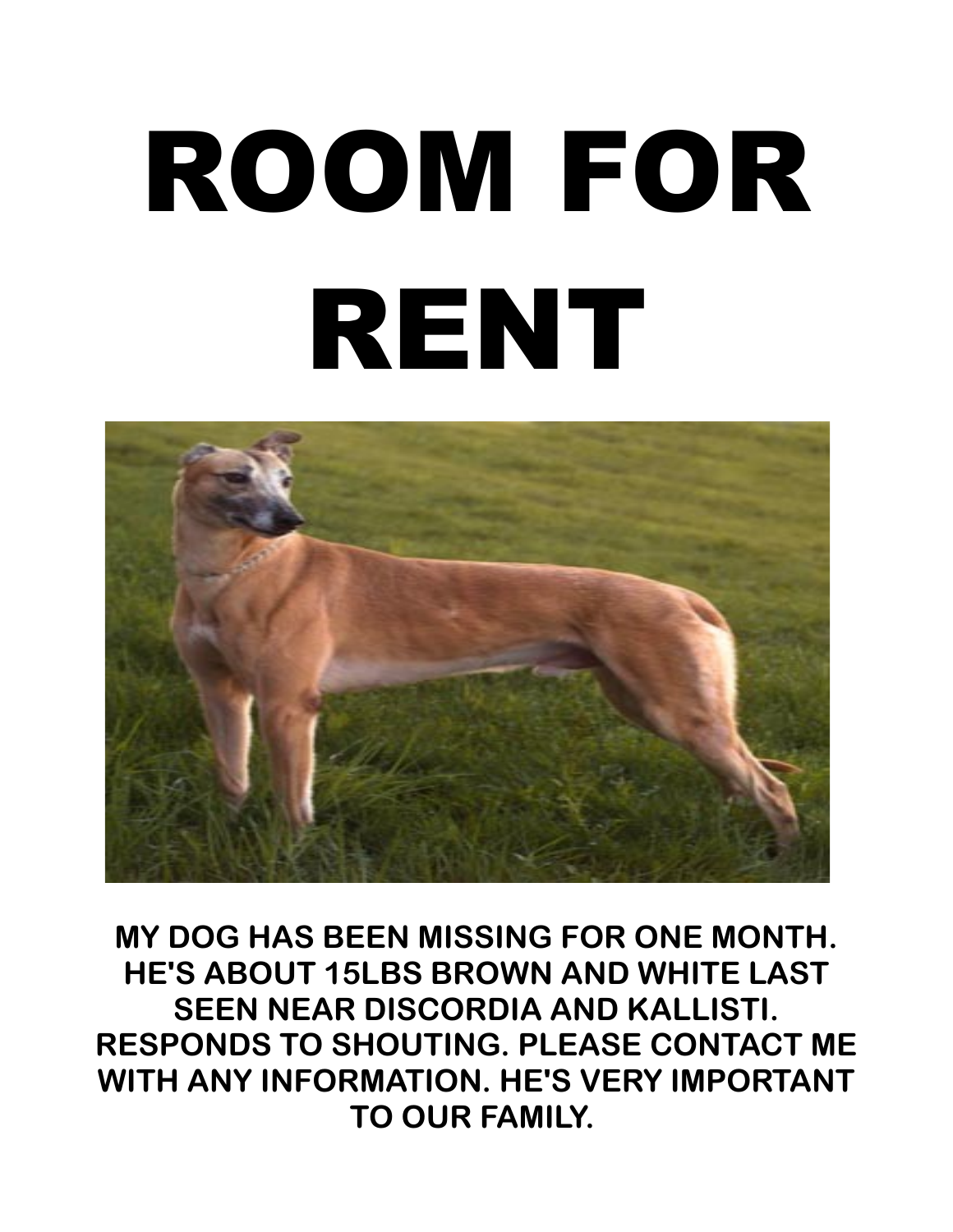### BABY FOR SALE



**2 BR, 1 BATHROOM, RECENTLY RENOVATED FIFTH FLOOR WALKUP ON DISCORDIA BLVD. NICE NEIGHBORHOOD. DEPOSIT + FIRST AND LAST MONTH RENT REQ'D. \$523/MONTH**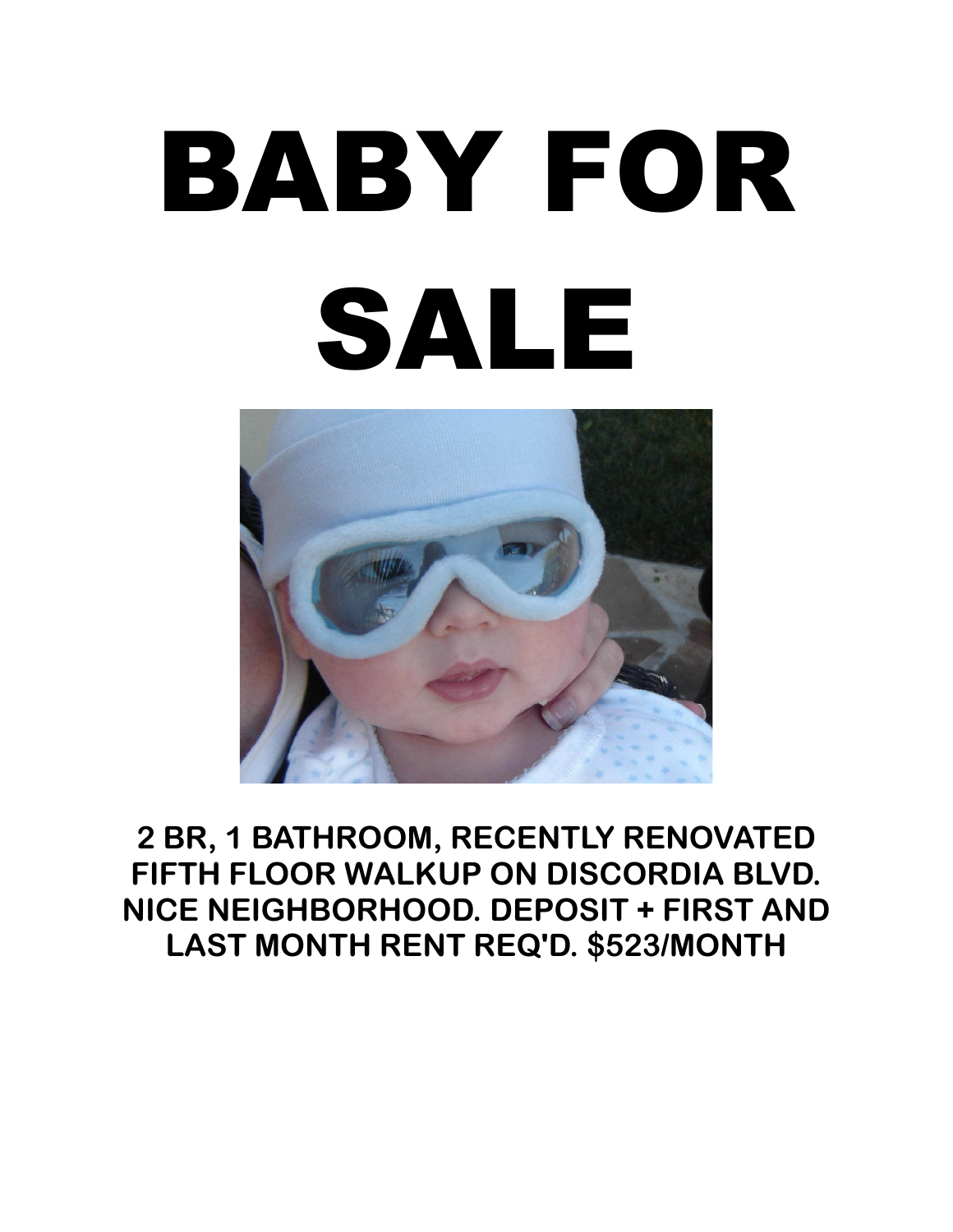# TAG SALE SATURDAY

**DIVORCE SALE, ALL HIS TRASH MUST GO**

- **CLOTHING**
- **FURNITURE**
- **BOOKS**
- **OVER 9000 CDS**
- **SHOES**
- **DRAGON EGGS**
- **TOOLS**
- **WIZARD ROBE**
- **CAR**
- **PAINTINGS**
- **COMPUTER**
- **MAGGOT INFESTED CORPSE**

#### **523 DISCORDIA BLVD! SATURDAY! BRING YOUR KIDS! IT'S GONNA BE LEGALLY INSANE!**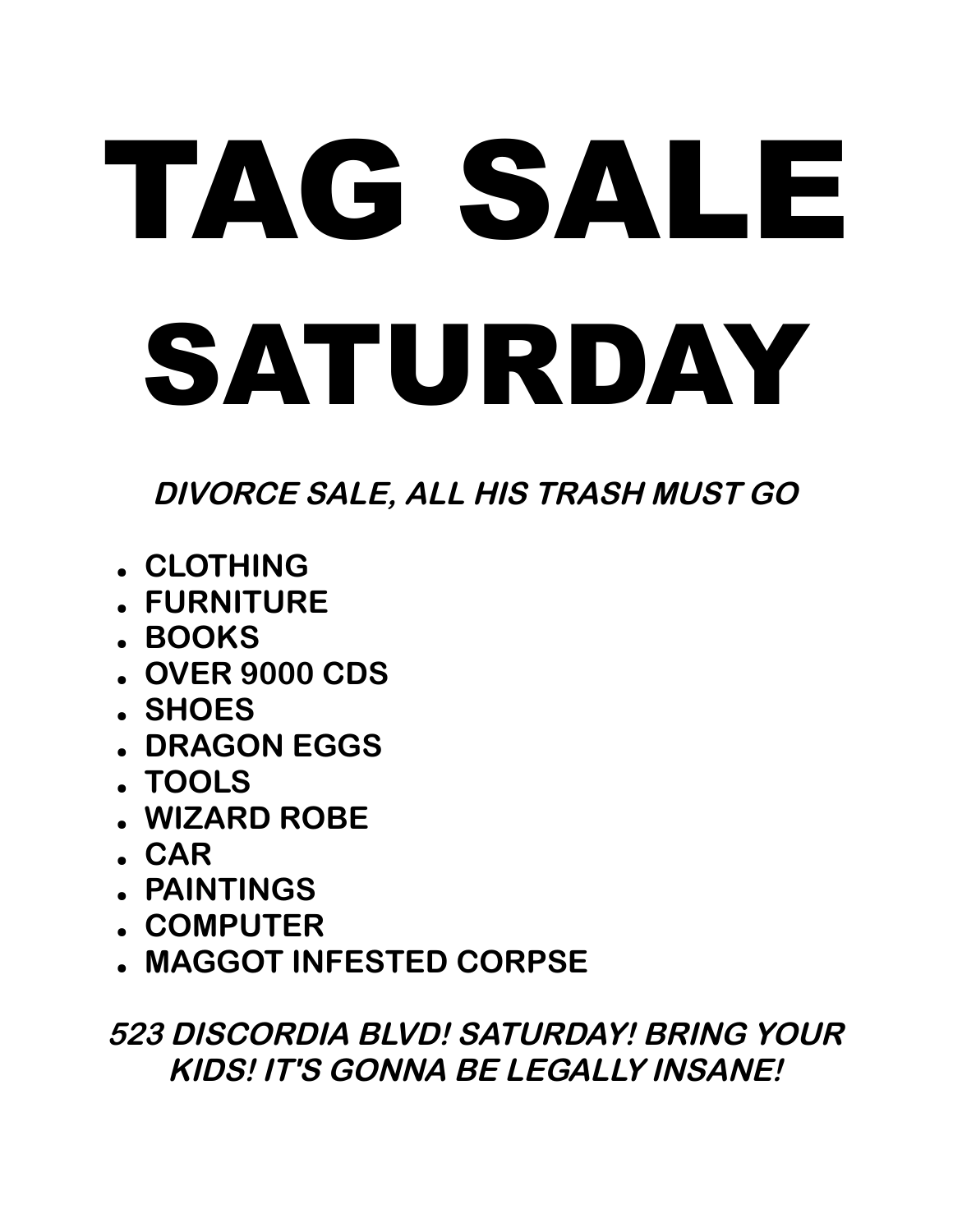### ATTN: DOGS



**WOOF WOOF BARK ARF ARF ARF GRRRR WOOF BARK GRRRR! WOOF ARF ARF BARK ARF. YIP YIP YIP YIP YIP YIP YIP YIP YIP YIP ARF BARK!**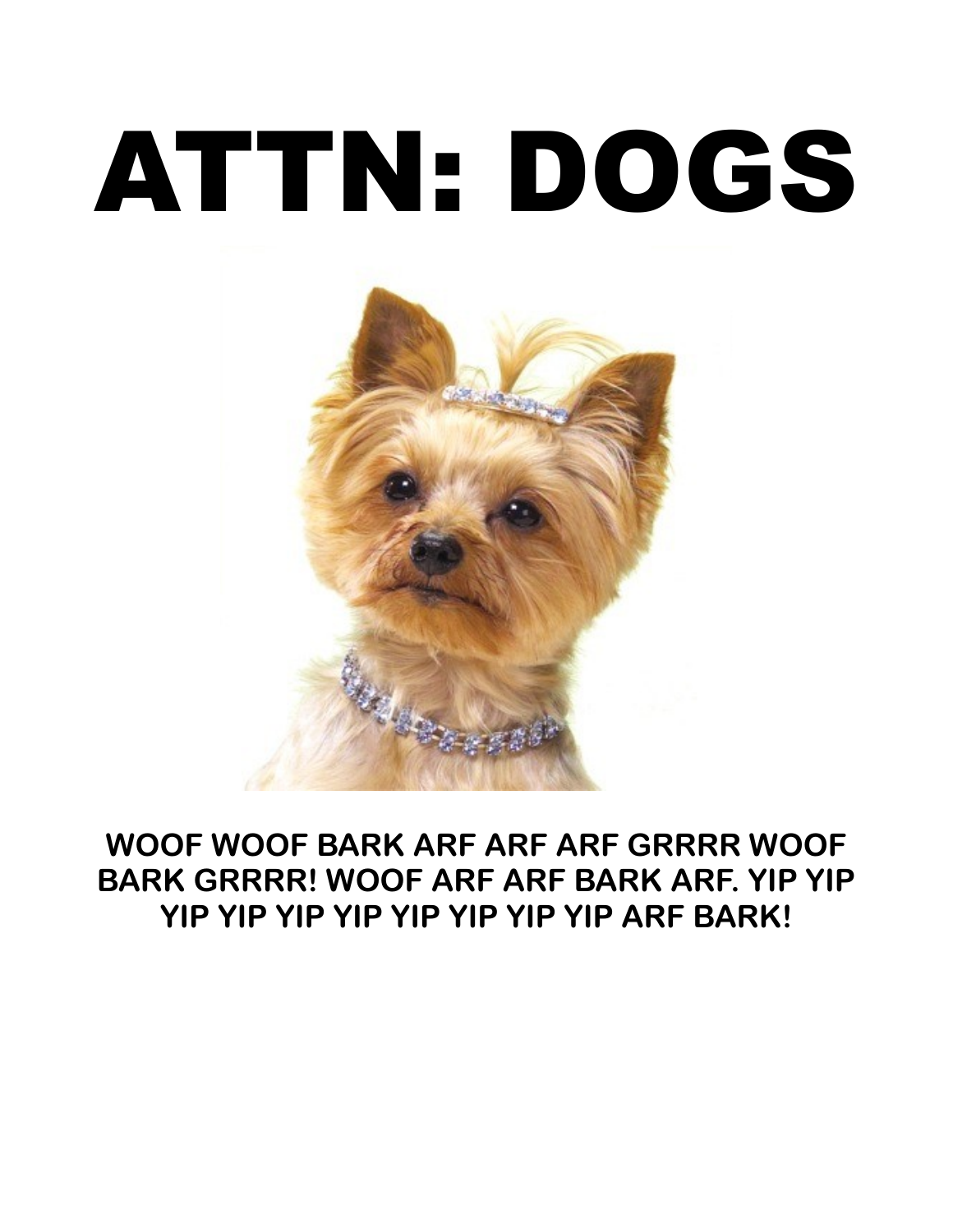### ROOMATE WANTED



**2BR APT ON KALLISTI CT. NICE HIDEOUT IN BAD NEIGHBORHOOD. TOP FLOOR OF BUILDING WITH ROOF ACCESS. LONE VIGILANTE SEEKS SIDEKICK TO ENFORCE JUSTICE & PROTECT THE INNOCENT. VENGEANCE MISSIONS ACCEPTABLE. SPANDEX & TIGHTS NOT REQUIRED, BUT A PLUS.**

> **\$523 / MONTH contact Justice at Principiadiscordia**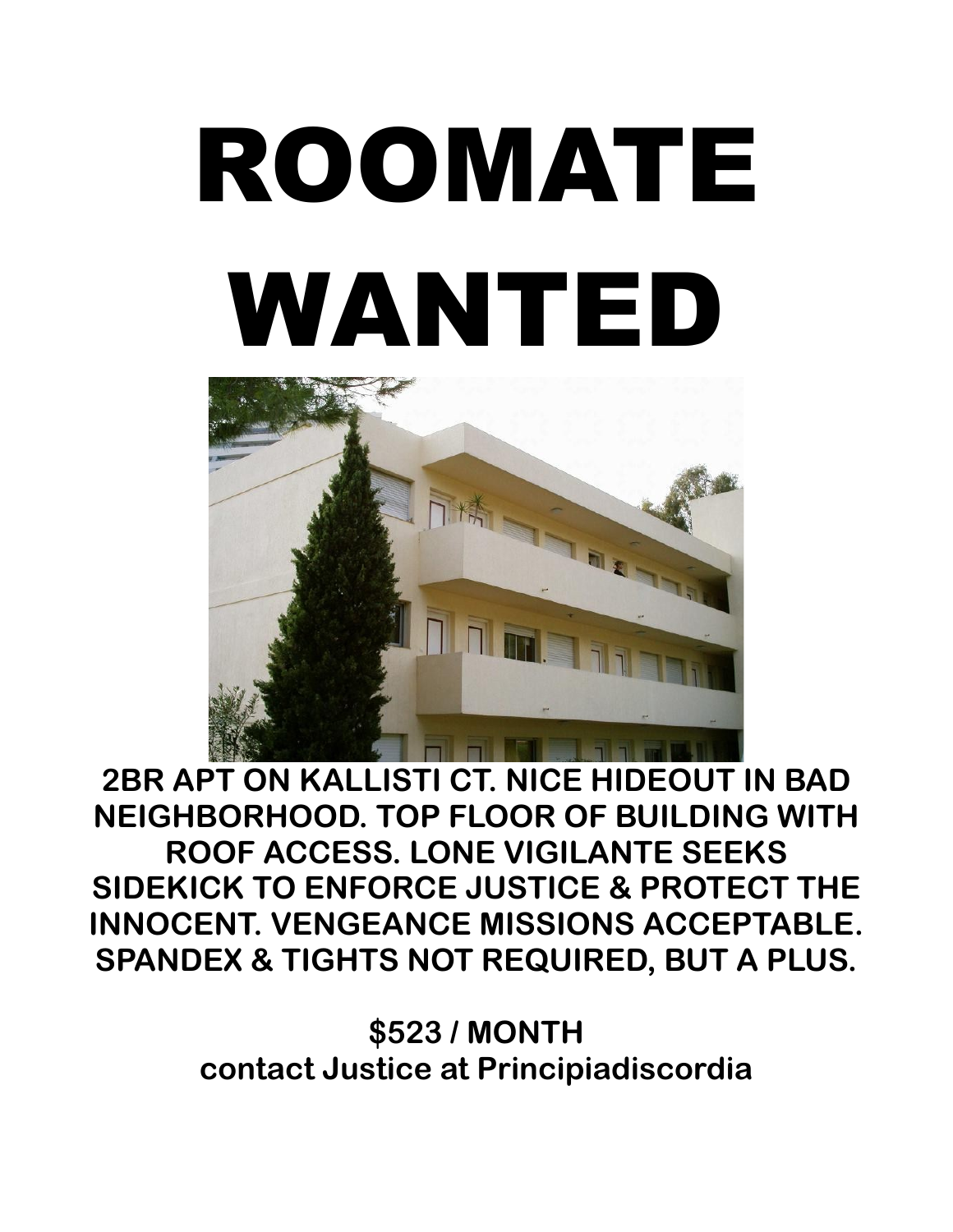# AUDITION

**BAGPIPE AND ACCORDIAN BAND SEEKS CHOIR OF GIBBERING GOBLINS. CONTACT ERIS AT PRINCIPIADISCORDIA.**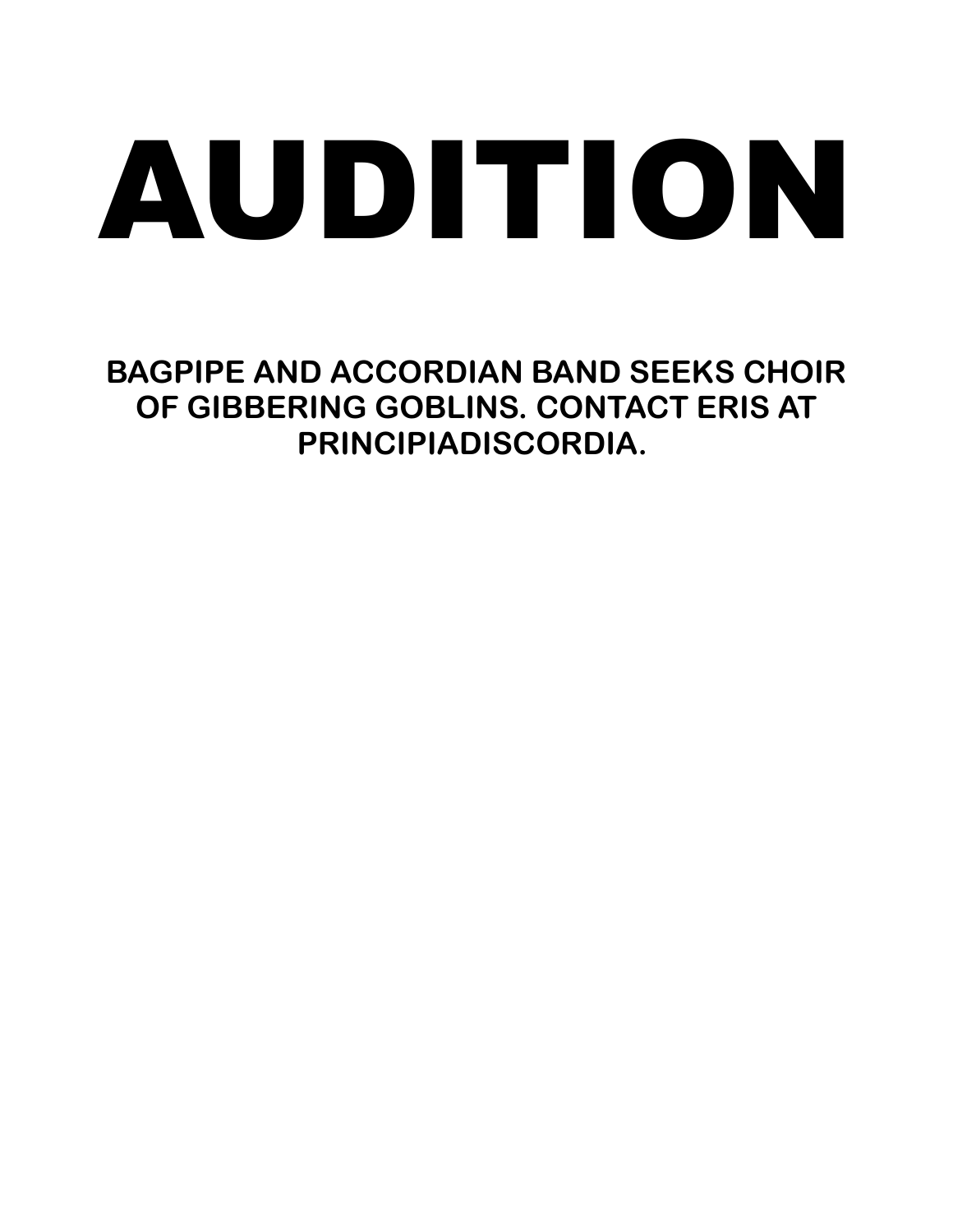# SEEKING BAND

**MUSICALLY TRAINED GOBLINS SEEK BAND TO PERFORM WITH. WILL WORK FOR STYROFOAM PACKING PEANUTS. CONTACT GOBLINS AT PRINCIPIADISCORDIA.**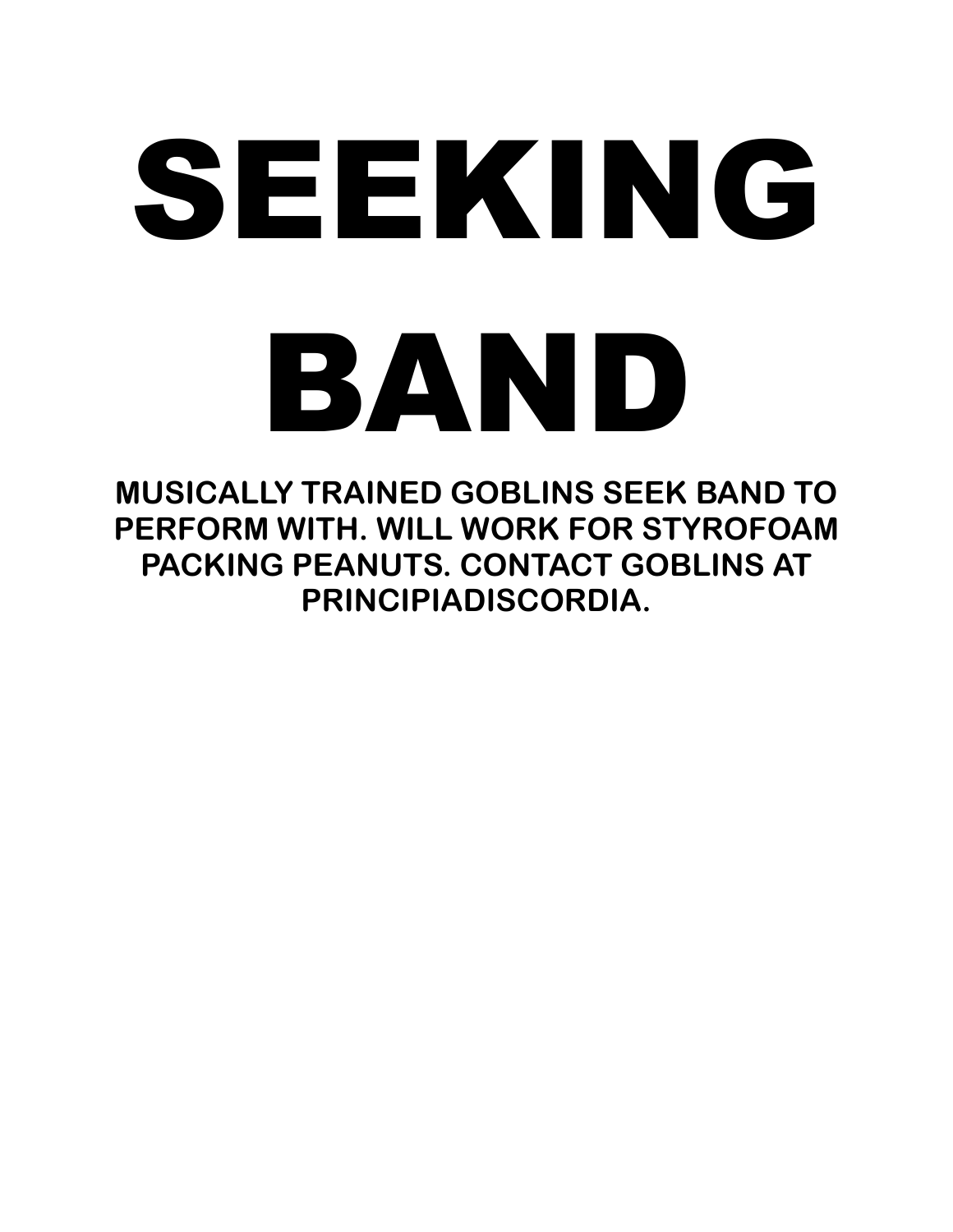# ROOM FOR RENT



**2 BEDROOM RENOVATED TOWNHOUSE IN BAD NEIGHBORHOOD. JENKEM RING OPERATED OUT OF BATH ROOM. MONSTERS LIVE UNDER BEDS. HOMELESS PEOPLE AGRESSIVELY ACOST YOU FOR CHANGE. PTERODACTYLS CIRCLE OVERHEAD. HOUSE IS ACTUALLY ON FIRE.**

**\$523 / MONTH**

**CONTACT OMAR AT PRINCIPIADISCORDIA**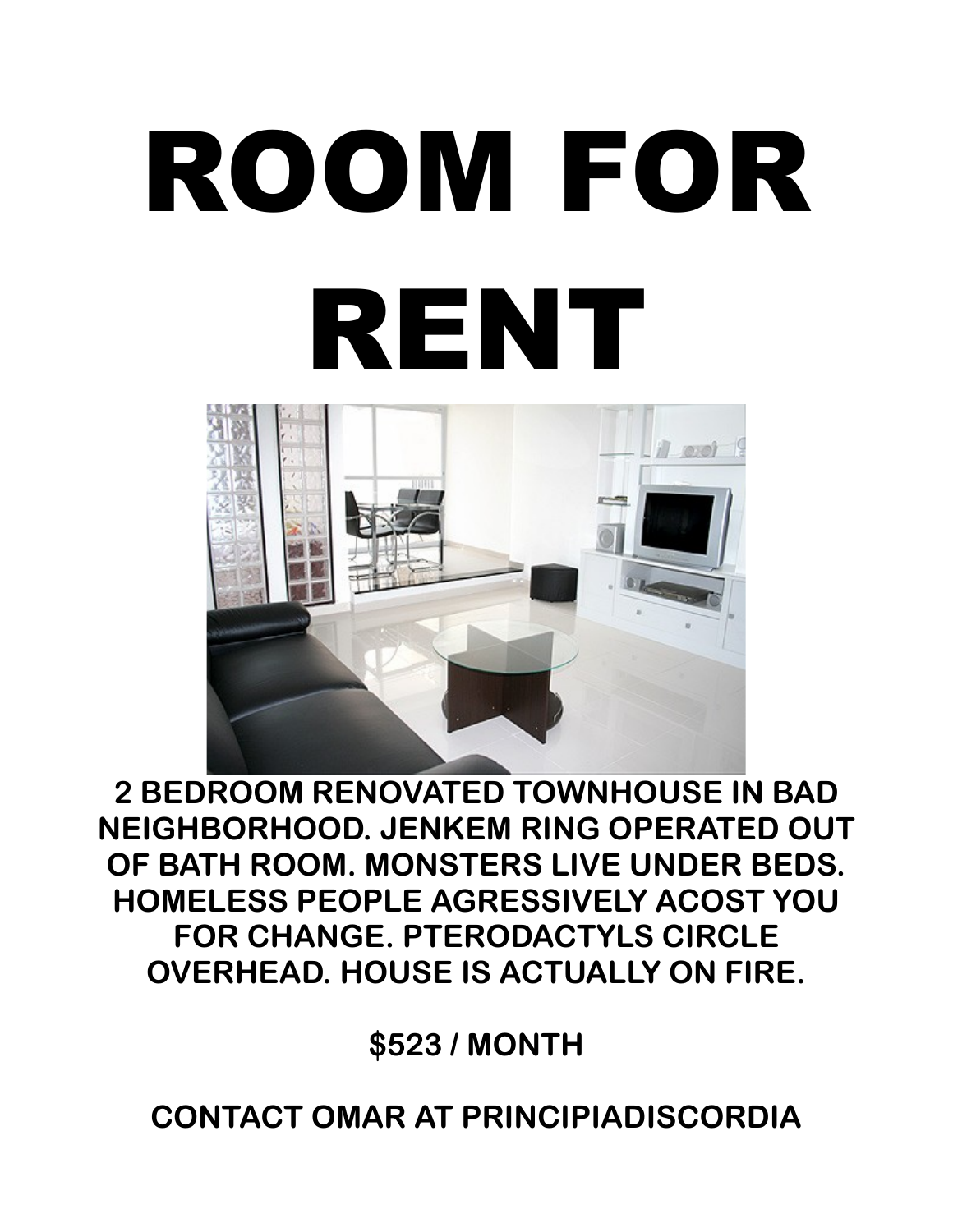### APARTMENT FOR RENT



**Now this is a story all about how my Life got flipped turned upside down. And I'd like to take a minute just sit right there I'll tell you how I become the prince of a town called Bel-Air**

**In West Philadelphia born and raised, On the playground is where I spent most of my days. Chillin' out, maxin', relaxin', all cool And all shootin' some b-ball outside of the school - When a couple of guys, who were up to no good started makin' trouble in my neighborhood. I got in one little fight and my mom got scared and said, "You're movin' with your auntie and uncle in Bel-Air."**

**I whistled for a cab and when it came near the license plate said fresh and it had dice in the mirror. If anything I could say that this cab was rare but I thought, "Nah, forget it. Yo Homes.. To Bel-Air!"**

**I pulled up to the house at about 7 or 8 and I yelled to the cabby "Yo homes, smell ya later!" looked at my kingdom I was finally there To sit on my throne as the Prince of Bel-Air.**